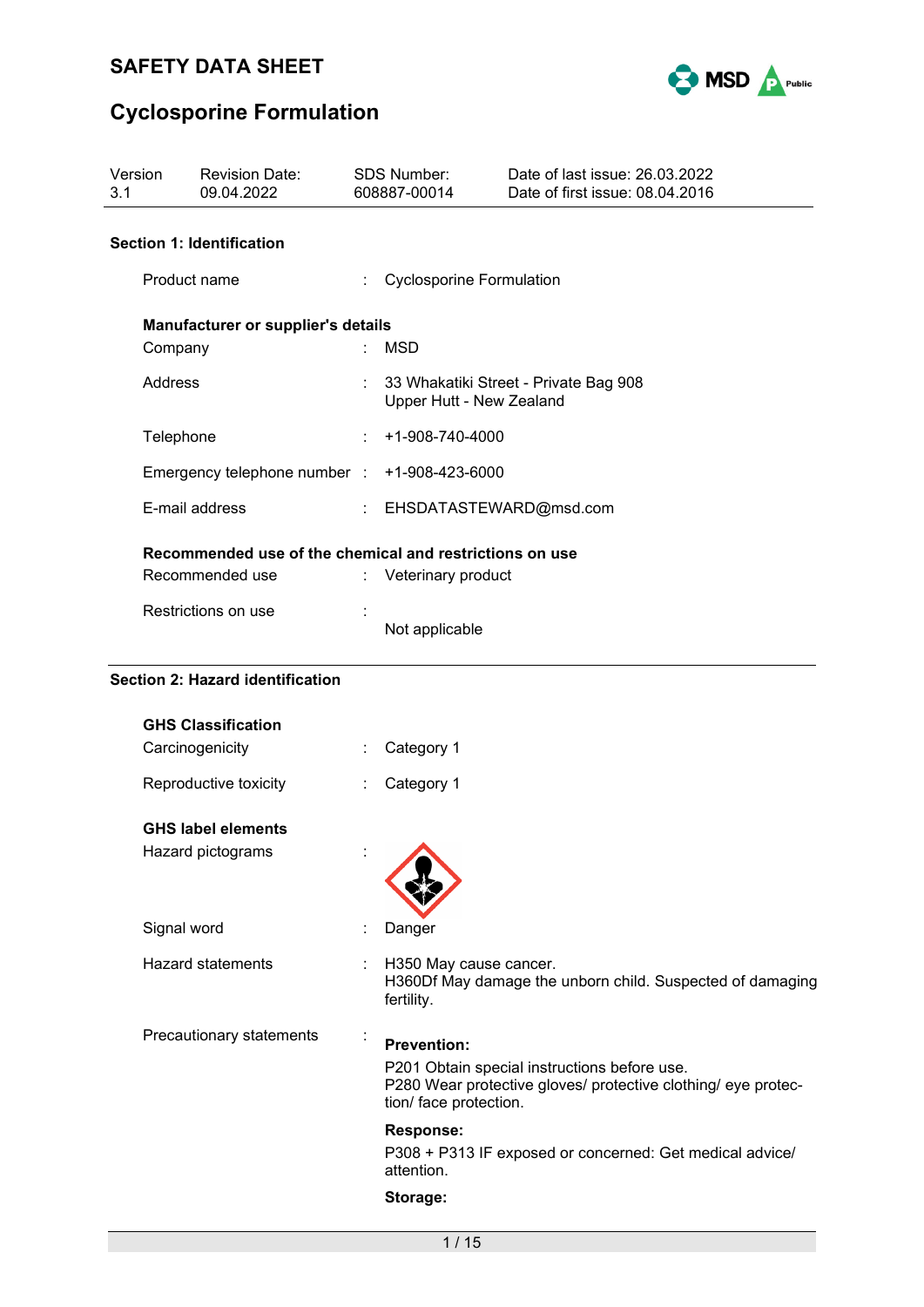

| Version<br>3.1 | <b>Revision Date:</b><br>09.04.2022                    |   | <b>SDS Number:</b><br>608887-00014                                                                                                                                                                                                                 |                                         | Date of last issue: 26.03.2022<br>Date of first issue: 08.04.2016                                                                                                                 |
|----------------|--------------------------------------------------------|---|----------------------------------------------------------------------------------------------------------------------------------------------------------------------------------------------------------------------------------------------------|-----------------------------------------|-----------------------------------------------------------------------------------------------------------------------------------------------------------------------------------|
|                |                                                        |   | P405 Store locked up.                                                                                                                                                                                                                              |                                         |                                                                                                                                                                                   |
|                |                                                        |   | Disposal:                                                                                                                                                                                                                                          |                                         |                                                                                                                                                                                   |
|                |                                                        |   |                                                                                                                                                                                                                                                    |                                         | P501 Dispose of contents/ container to an approved waste                                                                                                                          |
|                |                                                        |   | disposal plant.                                                                                                                                                                                                                                    |                                         |                                                                                                                                                                                   |
|                | Other hazards which do not result in classification    |   |                                                                                                                                                                                                                                                    |                                         |                                                                                                                                                                                   |
|                | None known.                                            |   |                                                                                                                                                                                                                                                    |                                         |                                                                                                                                                                                   |
|                | Section 3: Composition/information on ingredients      |   |                                                                                                                                                                                                                                                    |                                         |                                                                                                                                                                                   |
|                | Substance / Mixture                                    |   | Mixture                                                                                                                                                                                                                                            |                                         |                                                                                                                                                                                   |
|                | <b>Components</b>                                      |   |                                                                                                                                                                                                                                                    |                                         |                                                                                                                                                                                   |
|                | Chemical name                                          |   |                                                                                                                                                                                                                                                    | CAS-No.                                 | Concentration (% w/w)                                                                                                                                                             |
|                | Petrolatum                                             |   |                                                                                                                                                                                                                                                    | 8009-03-8                               | $>= 30 - 60$                                                                                                                                                                      |
|                | Cyclosporine                                           |   |                                                                                                                                                                                                                                                    | 59865-13-3                              | $>= 0.1 - 0.3$                                                                                                                                                                    |
|                | General advice                                         |   | vice immediately.<br>advice.                                                                                                                                                                                                                       |                                         | In the case of accident or if you feel unwell, seek medical ad-<br>When symptoms persist or in all cases of doubt seek medical                                                    |
| If inhaled     |                                                        |   |                                                                                                                                                                                                                                                    | If inhaled, remove to fresh air.        |                                                                                                                                                                                   |
|                | In case of skin contact                                |   | Get medical attention.<br>In case of contact, immediately flush skin with soap and plenty<br>of water.<br>Remove contaminated clothing and shoes.<br>Get medical attention.<br>Wash clothing before reuse.<br>Thoroughly clean shoes before reuse. |                                         |                                                                                                                                                                                   |
|                | In case of eye contact                                 |   |                                                                                                                                                                                                                                                    | Flush eyes with water as a precaution.  | Get medical attention if irritation develops and persists.                                                                                                                        |
|                | If swallowed                                           |   | If swallowed, DO NOT induce vomiting.<br>Get medical attention.<br>Rinse mouth thoroughly with water.                                                                                                                                              |                                         |                                                                                                                                                                                   |
| delayed        | Most important symptoms<br>and effects, both acute and | ÷ | May cause cancer.<br>ty.                                                                                                                                                                                                                           |                                         | May damage the unborn child. Suspected of damaging fertili-                                                                                                                       |
|                | Protection of first-aiders                             | ÷ |                                                                                                                                                                                                                                                    |                                         | First Aid responders should pay attention to self-protection,<br>and use the recommended personal protective equipment<br>when the potential for exposure exists (see section 8). |
|                | Notes to physician                                     |   |                                                                                                                                                                                                                                                    | Treat symptomatically and supportively. |                                                                                                                                                                                   |

### **Section 5: Fire-fighting measures**

| Suitable extinguishing media : Water spray |                        |
|--------------------------------------------|------------------------|
|                                            | Alcohol-resistant foam |
|                                            | Carbon dioxide (CO2)   |
|                                            | Dry chemical           |
| Unsuitable extinguishing<br>media          | : None known.          |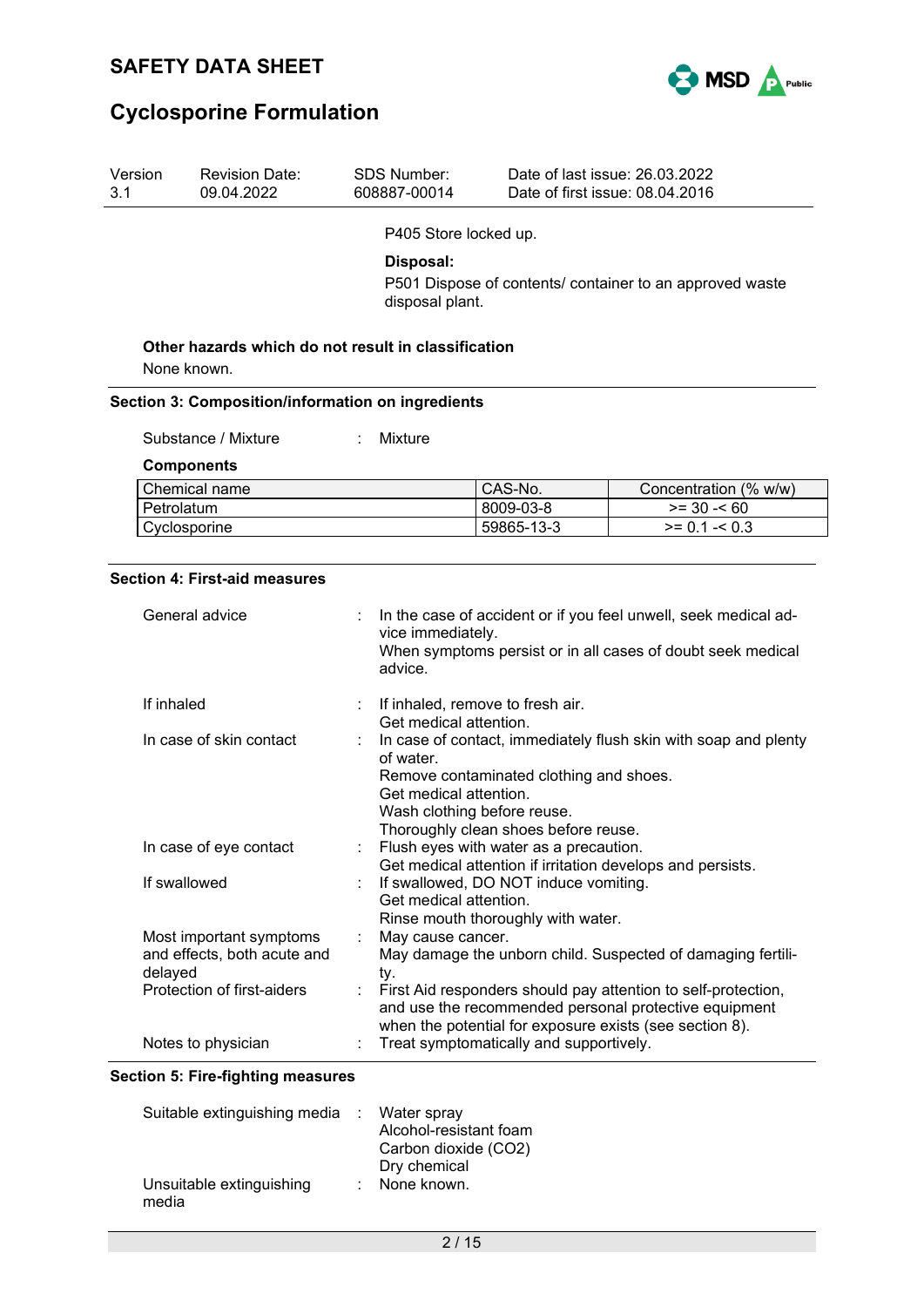

| Version<br>3.1 | <b>Revision Date:</b><br>09.04.2022                                             |  | <b>SDS Number:</b><br>608887-00014                   | Date of last issue: 26,03,2022<br>Date of first issue: 08.04.2016                                                                                                                                                              |
|----------------|---------------------------------------------------------------------------------|--|------------------------------------------------------|--------------------------------------------------------------------------------------------------------------------------------------------------------------------------------------------------------------------------------|
|                | Specific hazards during fire-<br>fighting<br>Hazardous combustion prod-<br>ucts |  | : Carbon oxides                                      | Exposure to combustion products may be a hazard to health.                                                                                                                                                                     |
|                | Specific extinguishing meth-<br>ods                                             |  | ÷.<br>SO.                                            | Use extinguishing measures that are appropriate to local cir-<br>cumstances and the surrounding environment.<br>Use water spray to cool unopened containers.<br>Remove undamaged containers from fire area if it is safe to do |
|                | Special protective equipment :<br>for firefighters                              |  | Evacuate area.<br>Use personal protective equipment. | In the event of fire, wear self-contained breathing apparatus.                                                                                                                                                                 |

### **Section 6: Accidental release measures**

| Personal precautions, protec- :<br>tive equipment and emer-<br>gency procedures | Use personal protective equipment.<br>Follow safe handling advice (see section 7) and personal pro-<br>tective equipment recommendations (see section 8).                                                                                                                                                                                                                                                                                                                                                                                                                                                                                                              |
|---------------------------------------------------------------------------------|------------------------------------------------------------------------------------------------------------------------------------------------------------------------------------------------------------------------------------------------------------------------------------------------------------------------------------------------------------------------------------------------------------------------------------------------------------------------------------------------------------------------------------------------------------------------------------------------------------------------------------------------------------------------|
| Environmental precautions                                                       | $\therefore$ Avoid release to the environment.<br>Prevent further leakage or spillage if safe to do so.<br>Prevent spreading over a wide area (e.g. by containment or oil<br>barriers).<br>Retain and dispose of contaminated wash water.<br>Local authorities should be advised if significant spillages<br>cannot be contained.                                                                                                                                                                                                                                                                                                                                      |
| Methods and materials for<br>containment and cleaning up                        | Soak up with inert absorbent material.<br>For large spills, provide dyking or other appropriate contain-<br>ment to keep material from spreading. If dyked material can<br>be pumped, store recovered material in appropriate container.<br>Clean up remaining materials from spill with suitable absor-<br>bent.<br>Local or national regulations may apply to releases and dis-<br>posal of this material, as well as those materials and items<br>employed in the cleanup of releases. You will need to deter-<br>mine which regulations are applicable.<br>Sections 13 and 15 of this SDS provide information regarding<br>certain local or national requirements. |

## **Section 7: Handling and storage**

| Technical measures      | : See Engineering measures under EXPOSURE<br>CONTROLS/PERSONAL PROTECTION section.                                                                                                                                                                      |
|-------------------------|---------------------------------------------------------------------------------------------------------------------------------------------------------------------------------------------------------------------------------------------------------|
| Local/Total ventilation | : If sufficient ventilation is unavailable, use with local exhaust<br>ventilation.                                                                                                                                                                      |
| Advice on safe handling | : Do not get on skin or clothing.<br>Do not breathe vapours.<br>Do not swallow.<br>Avoid contact with eyes.<br>Handle in accordance with good industrial hygiene and safety<br>practice, based on the results of the workplace exposure as-<br>sessment |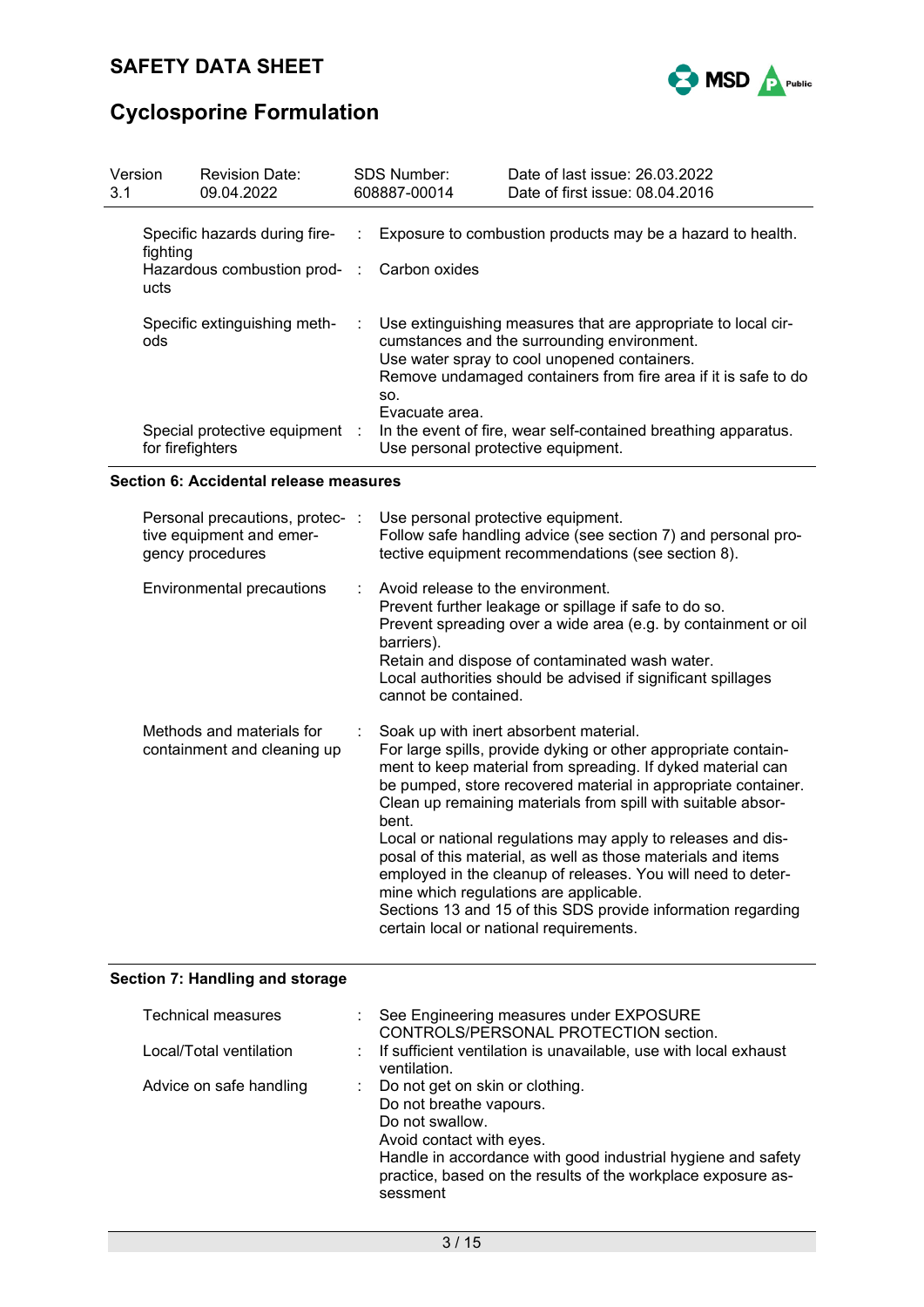

| Version<br>3.1                                                                                                                                                                           | <b>Revision Date:</b><br>09.04.2022 | SDS Number:<br>608887-00014                                                                                                                                                                                                                                                                           | Date of last issue: 26.03.2022<br>Date of first issue: 08.04.2016                                                                                                                                                                                                                                                                           |  |  |  |  |
|------------------------------------------------------------------------------------------------------------------------------------------------------------------------------------------|-------------------------------------|-------------------------------------------------------------------------------------------------------------------------------------------------------------------------------------------------------------------------------------------------------------------------------------------------------|---------------------------------------------------------------------------------------------------------------------------------------------------------------------------------------------------------------------------------------------------------------------------------------------------------------------------------------------|--|--|--|--|
| Hygiene measures                                                                                                                                                                         |                                     | Keep container tightly closed.<br>Take care to prevent spills, waste and minimize release to the<br>environment.<br>If exposure to chemical is likely during typical use, provide eye<br>flushing systems and safety showers close to the working<br>place.<br>When using do not eat, drink or smoke. |                                                                                                                                                                                                                                                                                                                                             |  |  |  |  |
| Conditions for safe storage                                                                                                                                                              |                                     | use of administrative controls.<br>÷<br>Store locked up.                                                                                                                                                                                                                                              | Wash contaminated clothing before re-use.<br>The effective operation of a facility should include review of<br>engineering controls, proper personal protective equipment,<br>appropriate degowning and decontamination procedures,<br>industrial hygiene monitoring, medical surveillance and the<br>Keep in properly labelled containers. |  |  |  |  |
| Keep tightly closed.<br>Store in accordance with the particular national regulations.<br>Materials to avoid<br>Do not store with the following product types:<br>Strong oxidizing agents |                                     |                                                                                                                                                                                                                                                                                                       |                                                                                                                                                                                                                                                                                                                                             |  |  |  |  |

### **Section 8: Exposure controls/personal protection**

| Components   | CAS-No.    | Value type<br>(Form of<br>exposure)          | Control parame-<br>ters / Permissible<br>concentration | <b>Basis</b> |
|--------------|------------|----------------------------------------------|--------------------------------------------------------|--------------|
| Petrolatum   | 8009-03-8  | WES-TWA<br>(Mist)                            | $5$ mg/m $3$                                           | NZ OEL       |
|              |            | <b>WES-STEL</b><br>(Mist)                    | 10 mg/m $3$                                            | NZ OEL       |
|              |            | TWA (Inhal-<br>able particu-<br>late matter) | $5 \text{ mg/m}$ 3                                     | <b>ACGIH</b> |
| Cyclosporine | 59865-13-3 | <b>TWA</b>                                   | 10 µg/m3 (OEB 3)                                       | Internal     |
|              |            | Wipe limit                                   | 100 µg/100 cm <sup>2</sup>                             | Internal     |

## **Components with workplace control parameters**

| <b>Engineering measures</b>   | Use appropriate engineering controls and manufacturing<br>technologies to control airborne concentrations (e.g., drip-<br>less quick connections).<br>All engineering controls should be implemented by facility<br>design and operated in accordance with GMP principles to<br>protect products, workers, and the environment.<br>Containment technologies suitable for controlling compounds<br>are required to control at source and to prevent migration of<br>the compound to uncontrolled areas (e.g., open-face con-<br>tainment devices).<br>Minimize open handling. |
|-------------------------------|------------------------------------------------------------------------------------------------------------------------------------------------------------------------------------------------------------------------------------------------------------------------------------------------------------------------------------------------------------------------------------------------------------------------------------------------------------------------------------------------------------------------------------------------------------------------------|
| Personal protective equipment |                                                                                                                                                                                                                                                                                                                                                                                                                                                                                                                                                                              |
|                               |                                                                                                                                                                                                                                                                                                                                                                                                                                                                                                                                                                              |

| Respiratory protection | : If adequate local exhaust ventilation is not available or expo-<br>sure assessment demonstrates exposures outside the rec- |
|------------------------|------------------------------------------------------------------------------------------------------------------------------|
| Filter type            | ommended guidelines, use respiratory protection.<br>: Combined particulates and organic vapour type                          |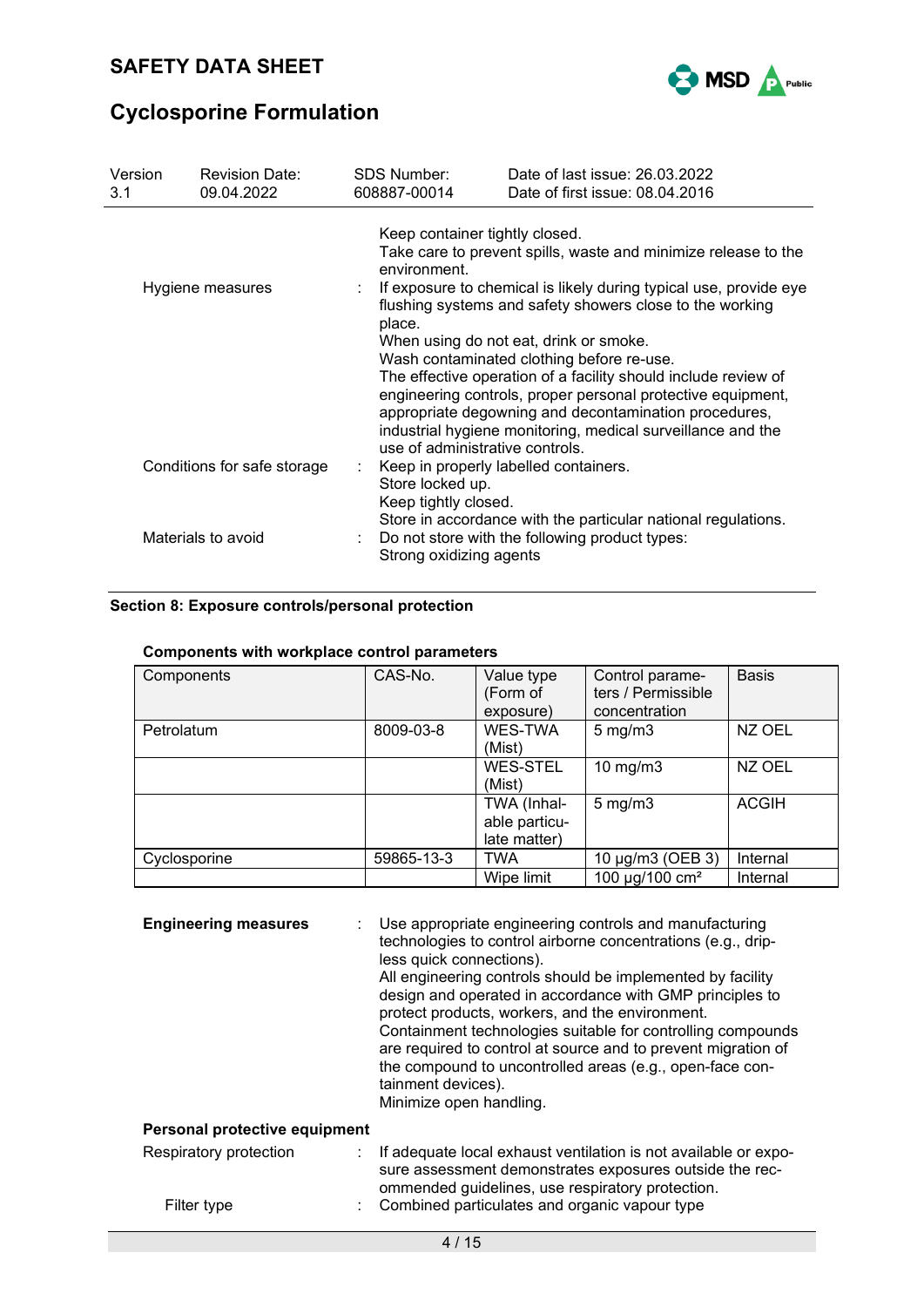

| Version<br>3.1 | <b>Revision Date:</b><br>09.04.2022                                                                                                                                                                                                                                                                                                                                              |  | SDS Number:<br>608887-00014 | Date of last issue: 26.03.2022<br>Date of first issue: 08.04.2016 |
|----------------|----------------------------------------------------------------------------------------------------------------------------------------------------------------------------------------------------------------------------------------------------------------------------------------------------------------------------------------------------------------------------------|--|-----------------------------|-------------------------------------------------------------------|
|                | Hand protection                                                                                                                                                                                                                                                                                                                                                                  |  |                             |                                                                   |
| Material       |                                                                                                                                                                                                                                                                                                                                                                                  |  | Chemical-resistant gloves   |                                                                   |
|                | Remarks<br>Consider double gloving.<br>Wear safety glasses with side shields or goggles.<br>Eye protection<br>If the work environment or activity involves dusty conditions,<br>mists or aerosols, wear the appropriate goggles.<br>Wear a faceshield or other full face protection if there is a<br>potential for direct contact to the face with dusts, mists, or<br>aerosols. |  |                             |                                                                   |
|                | Skin and body protection<br>: Work uniform or laboratory coat.<br>Additional body garments should be used based upon the<br>task being performed (e.g., sleevelets, apron, gauntlets, dis-<br>posable suits) to avoid exposed skin surfaces.<br>Use appropriate degowning techniques to remove potentially<br>contaminated clothing.                                             |  |                             |                                                                   |

### **Section 9: Physical and chemical properties**

|                                                                | viscous liquid               |
|----------------------------------------------------------------|------------------------------|
|                                                                | colourless, to, light yellow |
| t.                                                             | No data available            |
|                                                                | No data available            |
| t.                                                             | No data available            |
| t.                                                             | No data available            |
| Initial boiling point and boiling<br>$\mathbb{R}^{\mathbb{Z}}$ | No data available            |
| t.                                                             | No data available            |
| t                                                              | No data available            |
| ÷                                                              | Not applicable               |
| ÷.                                                             | No data available            |
| Upper explosion limit / Upper<br>$\mathbb{R}^{\mathbb{Z}}$     | No data available            |
| Lower explosion limit / Lower<br>t.                            | No data available            |
|                                                                | No data available            |
| ÷.                                                             | No data available            |
|                                                                | No data available            |
|                                                                |                              |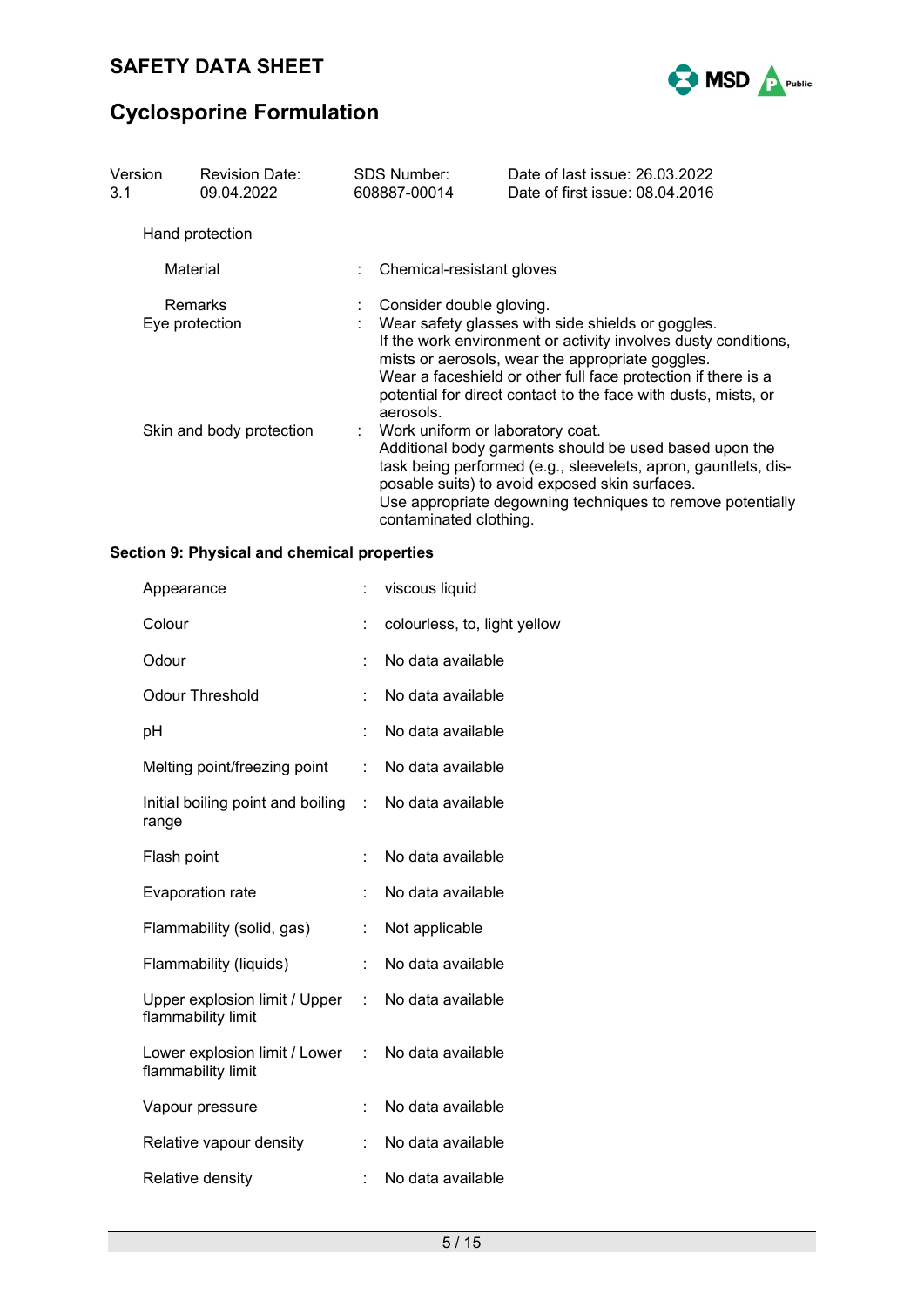

| Version<br>3.1 |                 | <b>Revision Date:</b><br>09.04.2022 |   | <b>SDS Number:</b><br>608887-00014 | Date of last issue: 26.03.2022<br>Date of first issue: 08.04.2016 |  |
|----------------|-----------------|-------------------------------------|---|------------------------------------|-------------------------------------------------------------------|--|
|                | Density         |                                     |   | No data available                  |                                                                   |  |
|                | Solubility(ies) | Water solubility                    |   | No data available                  |                                                                   |  |
|                | octanol/water   | Partition coefficient: n-           |   | Not applicable                     |                                                                   |  |
|                |                 | Auto-ignition temperature           |   | No data available                  |                                                                   |  |
|                |                 | Decomposition temperature           |   | No data available                  |                                                                   |  |
|                | Viscosity       | Viscosity, kinematic                |   | No data available                  |                                                                   |  |
|                |                 | <b>Explosive properties</b>         |   | Not explosive                      |                                                                   |  |
|                | Particle size   | Oxidizing properties                | ÷ | Not applicable                     | The substance or mixture is not classified as oxidizing.          |  |
|                |                 |                                     |   |                                    |                                                                   |  |

### **Section 10: Stability and reactivity**

| Reactivity<br>Chemical stability<br>tions                                            | t. | Not classified as a reactivity hazard.<br>Stable under normal conditions.<br>Possibility of hazardous reac- : Can react with strong oxidizing agents. |
|--------------------------------------------------------------------------------------|----|-------------------------------------------------------------------------------------------------------------------------------------------------------|
| Conditions to avoid<br>Incompatible materials<br>Hazardous decomposition<br>products |    | None known.<br>: Oxidizing agents<br>No hazardous decomposition products are known.                                                                   |

### **Section 11: Toxicological information**

| Exposure routes | : Inhalation |
|-----------------|--------------|
|                 | Skin contact |
|                 | Ingestion    |
|                 | Eye contact  |

### **Acute toxicity**

Not classified based on available information.

### **Components:**

| <b>Petrolatum:</b> |  |
|--------------------|--|
|--------------------|--|

| Acute oral toxicity   | : LD50 (Rat): $> 5,000$ mg/kg<br>Method: OECD Test Guideline 401<br>Remarks: Based on data from similar materials                                                                         |
|-----------------------|-------------------------------------------------------------------------------------------------------------------------------------------------------------------------------------------|
| Acute dermal toxicity | : LD50 (Rat): $> 2,000$ mg/kg<br>Method: OECD Test Guideline 402<br>Assessment: The substance or mixture has no acute dermal<br>toxicity<br>Remarks: Based on data from similar materials |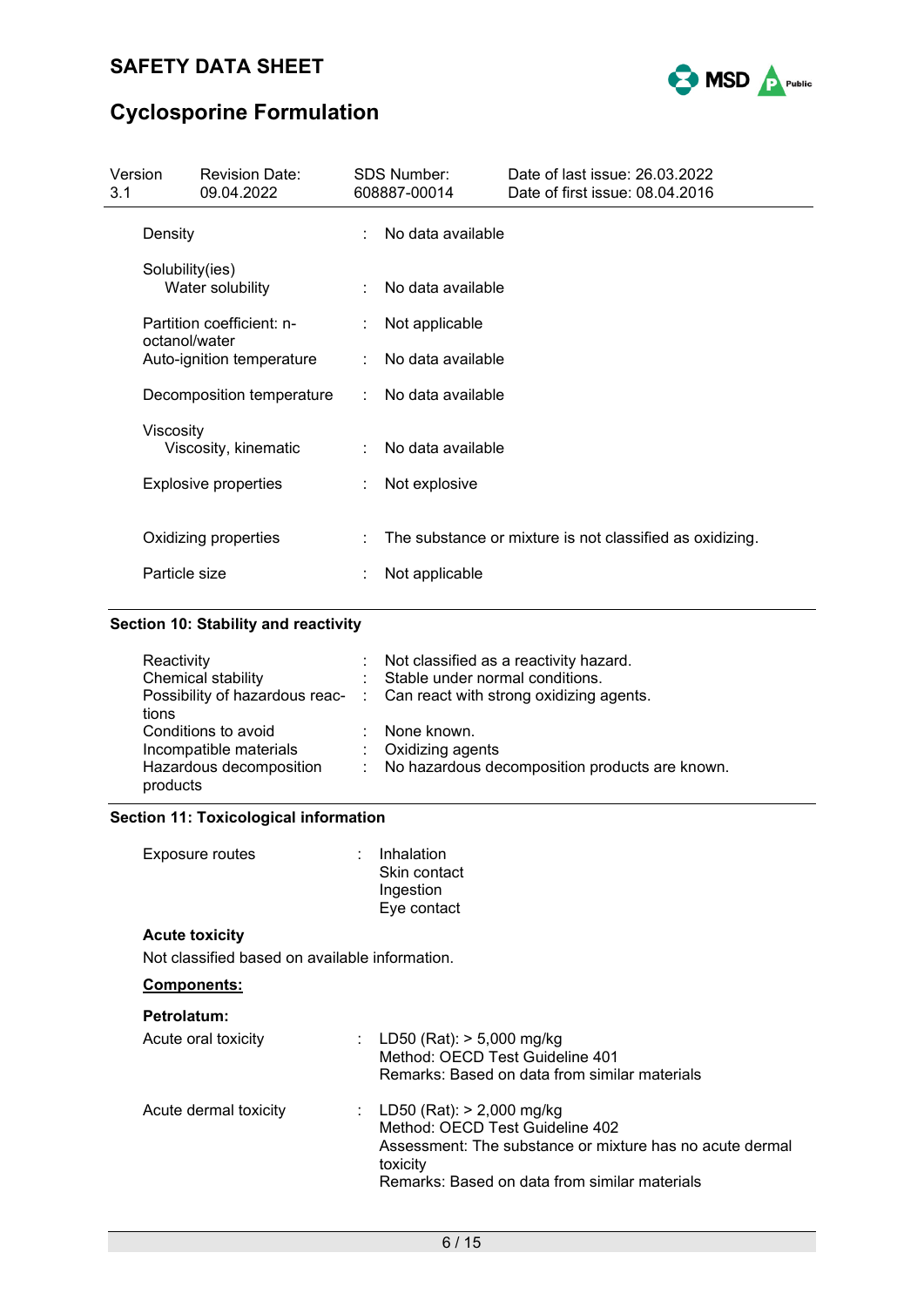

| Version<br>3.1 |                                             | <b>Revision Date:</b><br>09.04.2022                                                | <b>SDS Number:</b><br>608887-00014                              | Date of last issue: 26.03.2022<br>Date of first issue: 08.04.2016 |  |
|----------------|---------------------------------------------|------------------------------------------------------------------------------------|-----------------------------------------------------------------|-------------------------------------------------------------------|--|
|                | <b>Cyclosporine:</b><br>Acute oral toxicity |                                                                                    | : LD50 (Rat): 1,480 mg/kg                                       |                                                                   |  |
|                |                                             |                                                                                    | LD50 (Mouse): 2,329 mg/kg                                       |                                                                   |  |
|                |                                             | Acute inhalation toxicity                                                          | : Remarks: No data available                                    |                                                                   |  |
|                |                                             | Acute dermal toxicity                                                              | Remarks: No data available                                      |                                                                   |  |
|                | administration)                             | Acute toxicity (other routes of :                                                  | LD50 (Mouse): 107 mg/kg<br>Application Route: Intravenous       |                                                                   |  |
|                |                                             |                                                                                    | LD50 (Rat): 25.8 mg/kg<br><b>Application Route: Intravenous</b> |                                                                   |  |
|                |                                             | <b>Skin corrosion/irritation</b><br>Not classified based on available information. |                                                                 |                                                                   |  |
|                | <b>Components:</b>                          |                                                                                    |                                                                 |                                                                   |  |
|                | Petrolatum:                                 |                                                                                    |                                                                 |                                                                   |  |
|                | <b>Species</b>                              |                                                                                    | Rabbit                                                          |                                                                   |  |
|                | Method<br>Result                            |                                                                                    | <b>OECD Test Guideline 404</b><br>: No skin irritation          |                                                                   |  |
|                | Remarks                                     |                                                                                    |                                                                 | Based on data from similar materials                              |  |
|                | <b>Cyclosporine:</b>                        |                                                                                    |                                                                 |                                                                   |  |
|                | <b>Remarks</b>                              |                                                                                    | No data available<br>May irritate skin.                         |                                                                   |  |
|                |                                             | Serious eye damage/eye irritation                                                  |                                                                 |                                                                   |  |
|                |                                             | Not classified based on available information.                                     |                                                                 |                                                                   |  |
|                | Components:                                 |                                                                                    |                                                                 |                                                                   |  |
|                | Petrolatum:                                 |                                                                                    |                                                                 |                                                                   |  |
|                | Species                                     |                                                                                    | Rabbit                                                          |                                                                   |  |
|                | Result                                      |                                                                                    | No eye irritation                                               |                                                                   |  |
|                | Method<br>Remarks                           |                                                                                    | <b>OECD Test Guideline 405</b>                                  | Based on data from similar materials                              |  |
|                | <b>Cyclosporine:</b>                        |                                                                                    |                                                                 |                                                                   |  |
|                | Remarks                                     |                                                                                    | No data available<br>May irritate eyes.                         |                                                                   |  |
|                |                                             | <b>Respiratory or skin sensitisation</b>                                           |                                                                 |                                                                   |  |
|                |                                             | <b>Skin sensitisation</b>                                                          |                                                                 |                                                                   |  |

Not classified based on available information.

### **Respiratory sensitisation**

Not classified based on available information.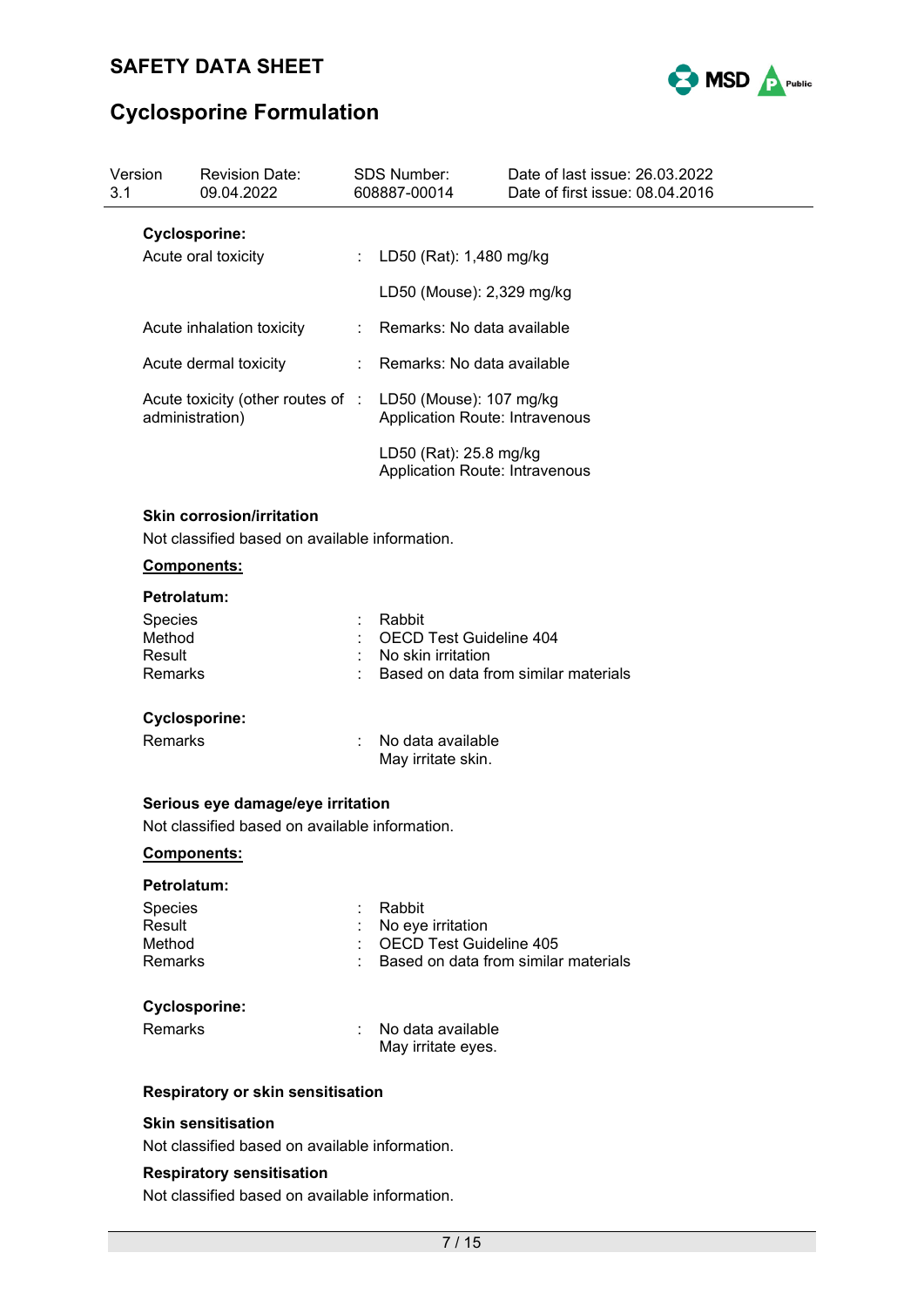

| Version<br>3.1 |                                                                                                                              | <b>Revision Date:</b><br>09.04.2022                                             |                                                                                                                     | <b>SDS Number:</b><br>608887-00014                                                                   | Date of last issue: 26.03.2022<br>Date of first issue: 08.04.2016                                                                                            |  |  |  |  |
|----------------|------------------------------------------------------------------------------------------------------------------------------|---------------------------------------------------------------------------------|---------------------------------------------------------------------------------------------------------------------|------------------------------------------------------------------------------------------------------|--------------------------------------------------------------------------------------------------------------------------------------------------------------|--|--|--|--|
|                |                                                                                                                              | <b>Components:</b>                                                              |                                                                                                                     |                                                                                                      |                                                                                                                                                              |  |  |  |  |
|                | Petrolatum:<br><b>Test Type</b><br><b>Exposure routes</b><br>Species<br>Result<br>Remarks<br><b>Cyclosporine:</b><br>Remarks |                                                                                 |                                                                                                                     | <b>Buehler Test</b><br>Skin contact<br>Guinea pig<br>negative                                        | Based on data from similar materials                                                                                                                         |  |  |  |  |
|                |                                                                                                                              |                                                                                 |                                                                                                                     |                                                                                                      | May cause sensitisation of susceptible persons.                                                                                                              |  |  |  |  |
|                |                                                                                                                              | <b>Chronic toxicity</b>                                                         |                                                                                                                     |                                                                                                      |                                                                                                                                                              |  |  |  |  |
|                |                                                                                                                              | <b>Germ cell mutagenicity</b><br>Not classified based on available information. |                                                                                                                     |                                                                                                      |                                                                                                                                                              |  |  |  |  |
|                |                                                                                                                              | Components:                                                                     |                                                                                                                     |                                                                                                      |                                                                                                                                                              |  |  |  |  |
|                | Petrolatum:                                                                                                                  |                                                                                 |                                                                                                                     |                                                                                                      |                                                                                                                                                              |  |  |  |  |
|                | Genotoxicity in vitro<br>Genotoxicity in vivo                                                                                |                                                                                 | Test Type: Chromosome aberration test in vitro<br>Result: negative<br>Remarks: Based on data from similar materials |                                                                                                      |                                                                                                                                                              |  |  |  |  |
|                |                                                                                                                              |                                                                                 |                                                                                                                     | cytogenetic assay)<br>Species: Mouse<br>Method: OECD Test Guideline 474<br>Result: negative          | Test Type: Mammalian erythrocyte micronucleus test (in vivo<br>Application Route: Intraperitoneal injection<br>Remarks: Based on data from similar materials |  |  |  |  |
|                |                                                                                                                              | <b>Cyclosporine:</b>                                                            |                                                                                                                     |                                                                                                      |                                                                                                                                                              |  |  |  |  |
|                |                                                                                                                              | Genotoxicity in vitro                                                           |                                                                                                                     | Result: negative                                                                                     | Test Type: Bacterial reverse mutation assay (AMES)                                                                                                           |  |  |  |  |
|                |                                                                                                                              |                                                                                 |                                                                                                                     | Result: negative                                                                                     | Test Type: In vitro mammalian cell gene mutation test<br>Test system: Chinese hamster cells                                                                  |  |  |  |  |
|                |                                                                                                                              |                                                                                 |                                                                                                                     | Result: positive                                                                                     | Test Type: sister chromatid exchange assay                                                                                                                   |  |  |  |  |
|                |                                                                                                                              | Genotoxicity in vivo                                                            |                                                                                                                     | Test Type: Micronucleus test<br>Species: Mouse<br><b>Application Route: Oral</b><br>Result: negative |                                                                                                                                                              |  |  |  |  |
|                |                                                                                                                              |                                                                                 |                                                                                                                     | Species: Chinese hamster<br>Cell type: Bone marrow<br>Result: negative                               | Test Type: Chromosomal aberration                                                                                                                            |  |  |  |  |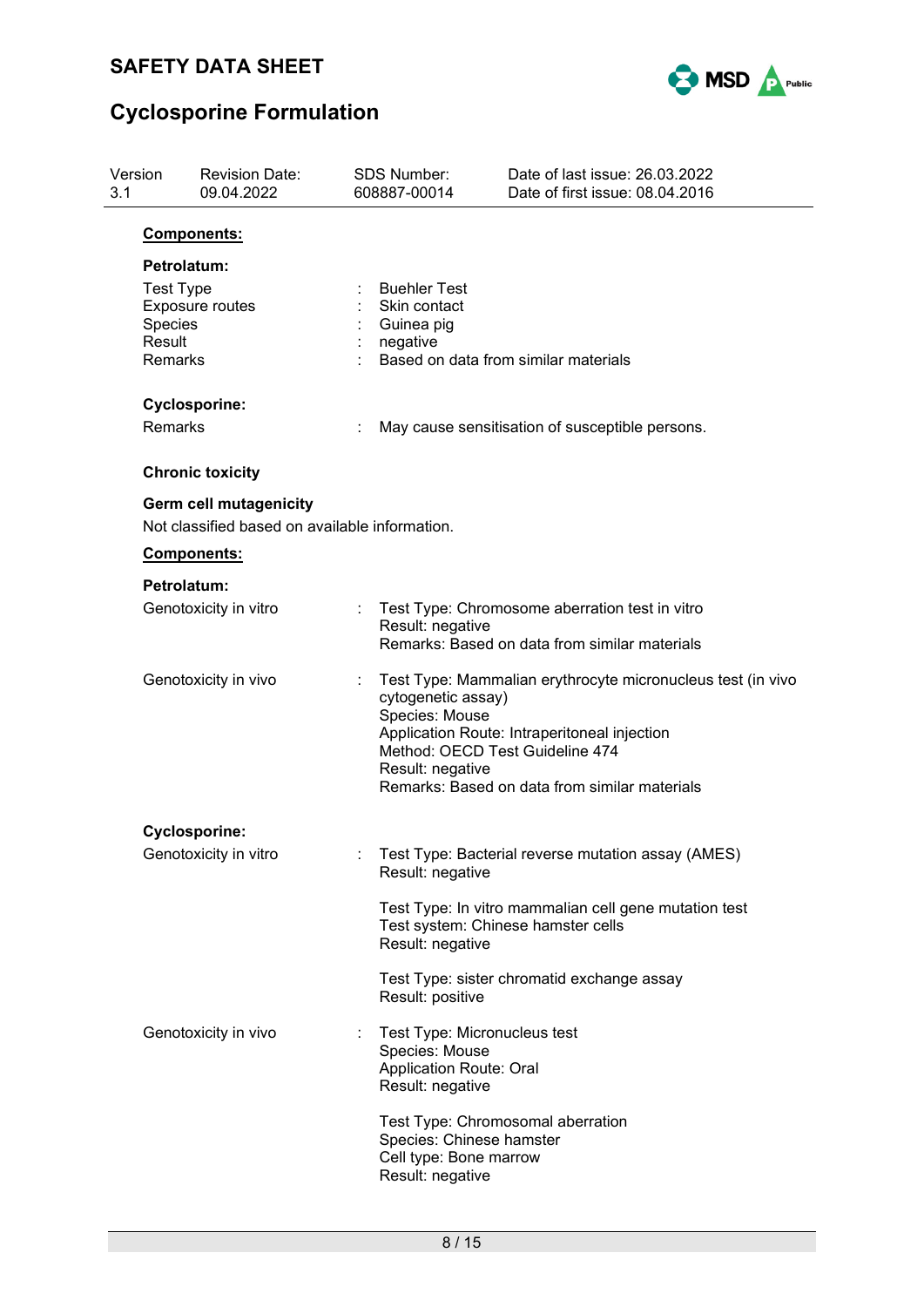

| Version<br>3.1 |                                                                                               | Revision Date:<br>09.04.2022                                      |  | <b>SDS Number:</b><br>608887-00014                                                      | Date of last issue: 26.03.2022<br>Date of first issue: 08.04.2016                                         |
|----------------|-----------------------------------------------------------------------------------------------|-------------------------------------------------------------------|--|-----------------------------------------------------------------------------------------|-----------------------------------------------------------------------------------------------------------|
|                |                                                                                               |                                                                   |  | Species: Mouse<br>Result: negative                                                      | Test Type: Chromosomal aberration                                                                         |
|                |                                                                                               | Carcinogenicity<br>May cause cancer.                              |  |                                                                                         |                                                                                                           |
|                |                                                                                               | Components:                                                       |  |                                                                                         |                                                                                                           |
|                | Petrolatum:                                                                                   |                                                                   |  |                                                                                         |                                                                                                           |
|                | Species<br>Result                                                                             | <b>Application Route</b><br>Exposure time                         |  | Rat<br>Ingestion<br>2 Years<br>negative                                                 |                                                                                                           |
|                |                                                                                               | <b>Cyclosporine:</b>                                              |  |                                                                                         |                                                                                                           |
|                | <b>Species</b><br><b>LOAEL</b><br>Result                                                      | <b>Application Route</b><br>Exposure time<br><b>Target Organs</b> |  | Mouse<br>Oral<br>78 weeks<br>4 mg/kg body weight<br>positive<br>Liver, lymphatic system |                                                                                                           |
|                | Species<br><b>LOAEL</b><br>Result                                                             | <b>Application Route</b><br>Exposure time<br><b>Target Organs</b> |  | Rat<br>Oral<br>2 Years<br>0.5 mg/kg body weight<br>positive<br>Pancreas                 |                                                                                                           |
|                | Species<br>Result<br>Remarks                                                                  | <b>Target Organs</b>                                              |  | Humans<br>May cause cancer.<br>Immune system, Skin                                      | Information taken from reference works and the literature.                                                |
|                | ment                                                                                          | Carcinogenicity - Assess- : May cause cancer.                     |  |                                                                                         |                                                                                                           |
|                | <b>Reproductive toxicity</b><br>May damage the unborn child. Suspected of damaging fertility. |                                                                   |  |                                                                                         |                                                                                                           |
|                |                                                                                               | <b>Components:</b>                                                |  |                                                                                         |                                                                                                           |
|                | Petrolatum:                                                                                   | Effects on fertility                                              |  | test<br>Species: Rat<br>Application Route: Ingestion<br>Result: negative                | Test Type: Reproduction/Developmental toxicity screening<br>Remarks: Based on data from similar materials |
|                | ment                                                                                          | Effects on foetal develop-                                        |  | Species: Rat<br>Application Route: Skin contact<br>Result: negative                     | Test Type: Embryo-foetal development                                                                      |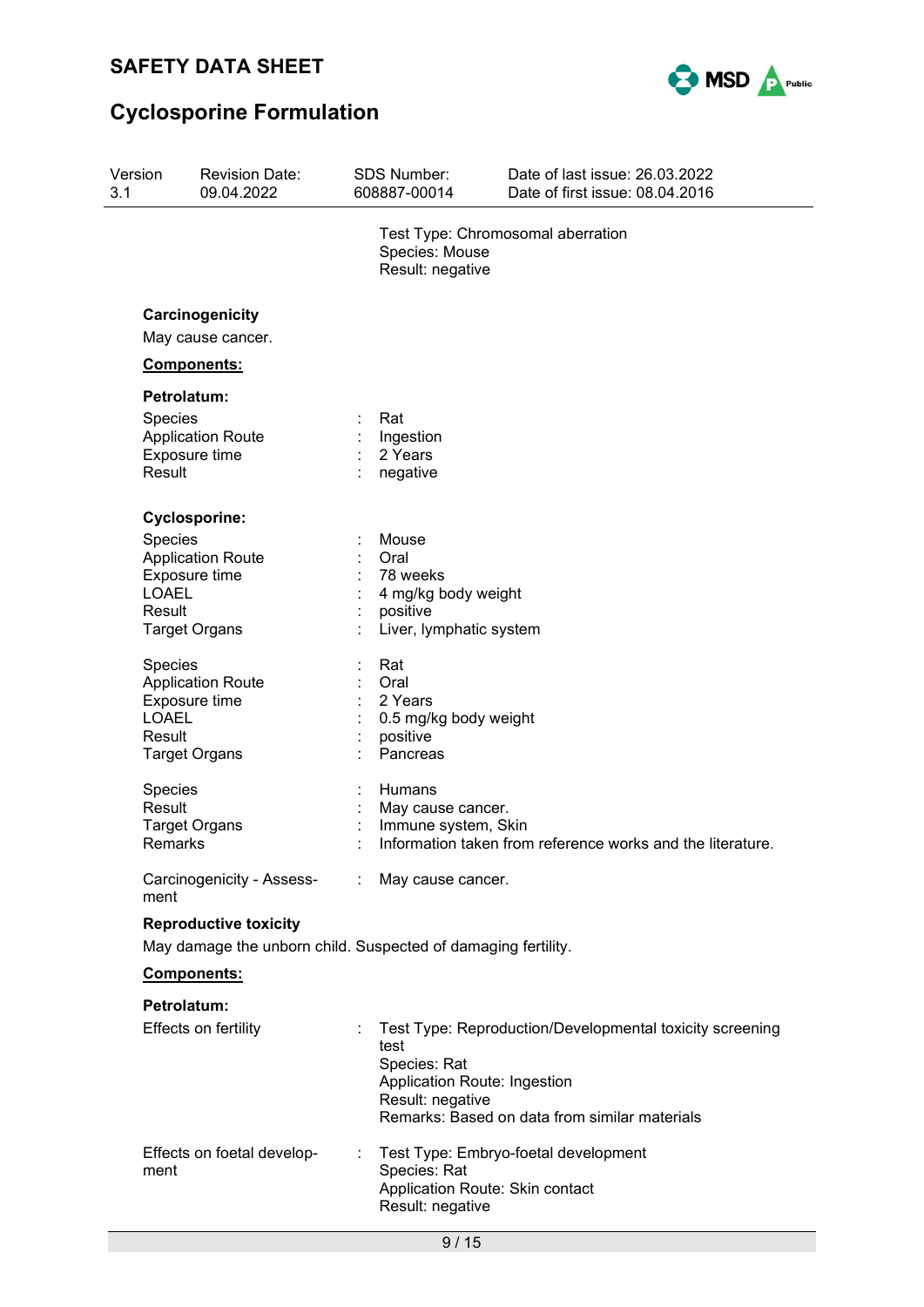

| Version<br>3.1       | <b>Revision Date:</b><br>09.04.2022 |  | <b>SDS Number:</b><br>608887-00014                                                                                                                           | Date of last issue: 26.03.2022<br>Date of first issue: 08.04.2016                                                                                                                                                                                                                               |
|----------------------|-------------------------------------|--|--------------------------------------------------------------------------------------------------------------------------------------------------------------|-------------------------------------------------------------------------------------------------------------------------------------------------------------------------------------------------------------------------------------------------------------------------------------------------|
|                      |                                     |  |                                                                                                                                                              | Remarks: Based on data from similar materials                                                                                                                                                                                                                                                   |
| <b>Cyclosporine:</b> |                                     |  |                                                                                                                                                              |                                                                                                                                                                                                                                                                                                 |
| Effects on fertility |                                     |  | Species: Rat<br><b>Application Route: Oral</b><br><b>Test Type: Fertility</b>                                                                                | Test Type: One-generation reproduction toxicity study<br>General Toxicity F1: LOAEL: 15 mg/kg body weight<br>Result: No effects on fertility, Effect on reproduction capacity                                                                                                                   |
|                      |                                     |  | Species: Rat, males<br><b>Application Route: Subcutaneous</b><br><b>Result: Reduced fertility</b>                                                            | Fertility: LOAEL: 10 mg/kg body weight                                                                                                                                                                                                                                                          |
| ment                 | Effects on foetal develop-          |  | Species: Rat<br><b>Application Route: Oral</b><br>ic effects                                                                                                 | Test Type: Embryo-foetal development<br>Developmental Toxicity: LOAEL: 30 mg/kg body weight<br>Result: Embryotoxic effects and adverse effects on the off-<br>spring were detected only at high maternally toxic doses, Re-<br>duced foetal weight, foetal mortality, Retardations, Teratogen-  |
|                      |                                     |  | Species: Rabbit<br>ic effects                                                                                                                                | Test Type: Embryo-foetal development<br>Developmental Toxicity: LOAEL: 100 mg/kg body weight<br>Result: Embryotoxic effects and adverse effects on the off-<br>spring were detected only at high maternally toxic doses, Re-<br>duced foetal weight, foetal mortality, Retardations, Teratogen- |
|                      |                                     |  | <b>Test Type: Development</b><br>Species: Rabbit<br>Application Route: Subcutaneous<br><b>Target Organs: Kidney</b><br><b>Result: Visceral malformations</b> | Developmental Toxicity: LOAEL: 10 mg/kg body weight                                                                                                                                                                                                                                             |
|                      |                                     |  | <b>Test Type: Development</b><br>Species: Rat<br><b>Application Route: Intravenous</b><br>Target Organs: Heart<br><b>Result: Visceral malformations</b>      | Developmental Toxicity: LOAEL: 12 mg/kg body weight                                                                                                                                                                                                                                             |

## **STOT - single exposure**

Not classified based on available information.

### **STOT - repeated exposure**

Not classified based on available information.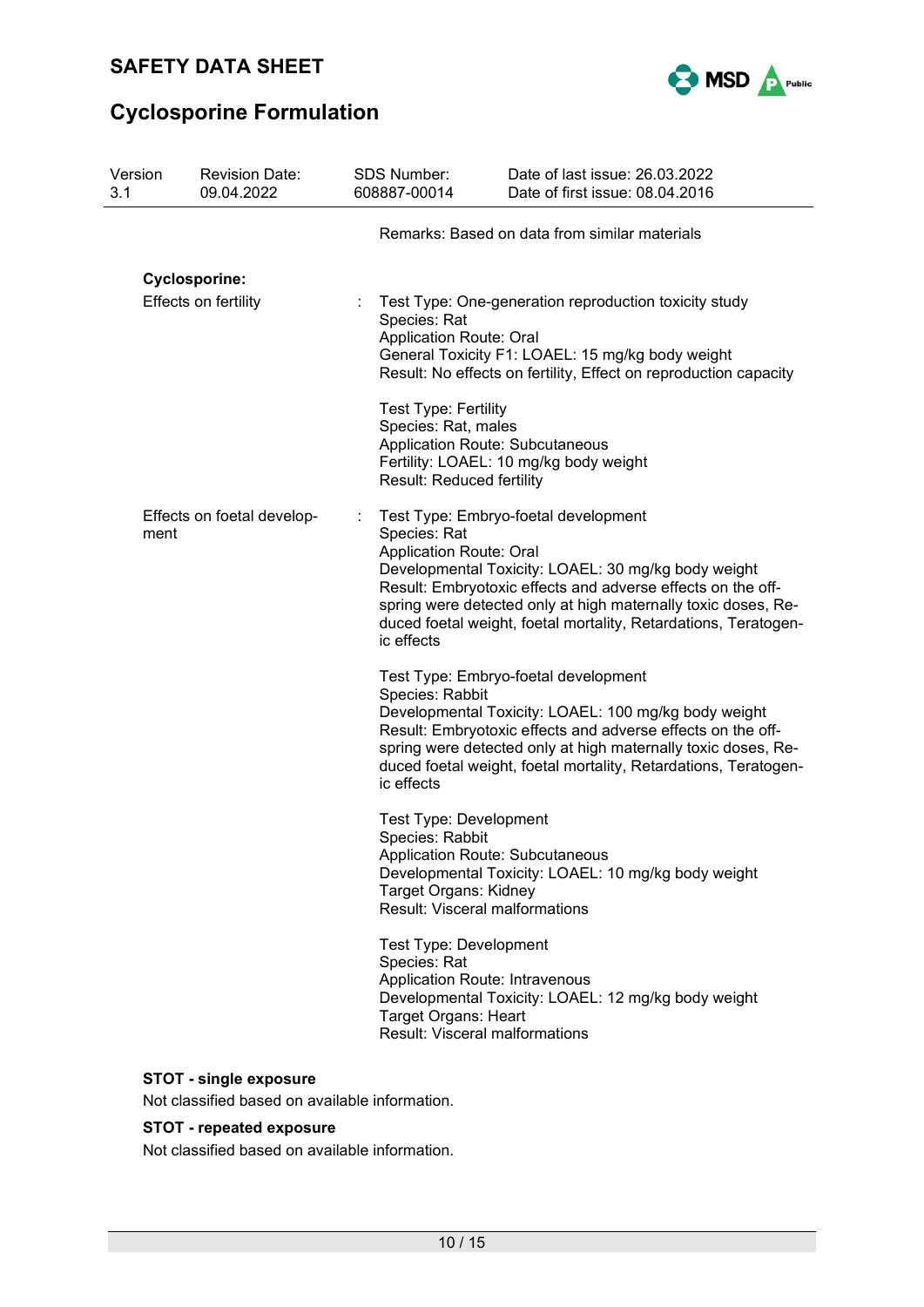

| 3.1 | Version                                                    | <b>Revision Date:</b><br>09.04.2022                                          | SDS Number:<br>608887-00014                                                                 | Date of last issue: 26.03.2022<br>Date of first issue: 08.04.2016 |
|-----|------------------------------------------------------------|------------------------------------------------------------------------------|---------------------------------------------------------------------------------------------|-------------------------------------------------------------------|
|     |                                                            | Components:                                                                  |                                                                                             |                                                                   |
|     | <b>Cyclosporine:</b><br><b>Target Organs</b><br>Assessment |                                                                              | Kidney, Liver, Immune system<br>exposure.                                                   | Causes damage to organs through prolonged or repeated             |
|     |                                                            | <b>Repeated dose toxicity</b>                                                |                                                                                             |                                                                   |
|     |                                                            | Components:                                                                  |                                                                                             |                                                                   |
|     |                                                            | Petrolatum:                                                                  |                                                                                             |                                                                   |
|     | Species<br><b>NOAEL</b>                                    | <b>Application Route</b><br>Exposure time                                    | Rat<br>5,000 mg/kg<br>Ingestion<br>2 yr                                                     |                                                                   |
|     |                                                            | <b>Cyclosporine:</b>                                                         |                                                                                             |                                                                   |
|     | Species<br><b>NOAEL</b><br><b>LOAEL</b><br>Symptoms        | <b>Application Route</b><br>Exposure time<br><b>Target Organs</b>            | Rat<br>14 mg/kg<br>45 mg/kg<br>Oral<br>90 Days<br>Kidney, Liver, Immune system<br>hair loss |                                                                   |
|     | Species<br><b>NOAEL</b><br><b>LOAEL</b><br>Symptoms        | <b>Application Route</b><br>Exposure time<br><b>Target Organs</b>            | Monkey<br>20 mg/kg<br>60 mg/kg<br>Oral<br>90 Days<br>Immune system                          | Gastrointestinal disturbance, Liver disorders, Kidney disorders   |
|     | Species<br><b>LOAEL</b><br>Symptoms                        | <b>Application Route</b><br>Exposure time<br><b>Target Organs</b>            | Dog<br>15 mg/kg<br>Oral<br>12 Months<br>Immune system<br>hair loss                          | Changes in the blood count, Kidney disorders, Skin disorders,     |
|     |                                                            | <b>Aspiration toxicity</b><br>Not classified based on available information. |                                                                                             |                                                                   |
|     |                                                            | <b>Experience with human exposure</b>                                        |                                                                                             |                                                                   |
|     |                                                            | Components:                                                                  |                                                                                             |                                                                   |
|     |                                                            | <b>Cyclosporine:</b>                                                         |                                                                                             |                                                                   |

| Inhalation   | Remarks: May cause irritation of respiratory tract.        |
|--------------|------------------------------------------------------------|
| Skin contact | : Remarks: May irritate skin.                              |
| Eye contact  | : Symptoms: Eye irritation, eye pain                       |
| Ingestion    | : Symptoms: Kidney disorders, Tremors, hypertension, blood |
|              |                                                            |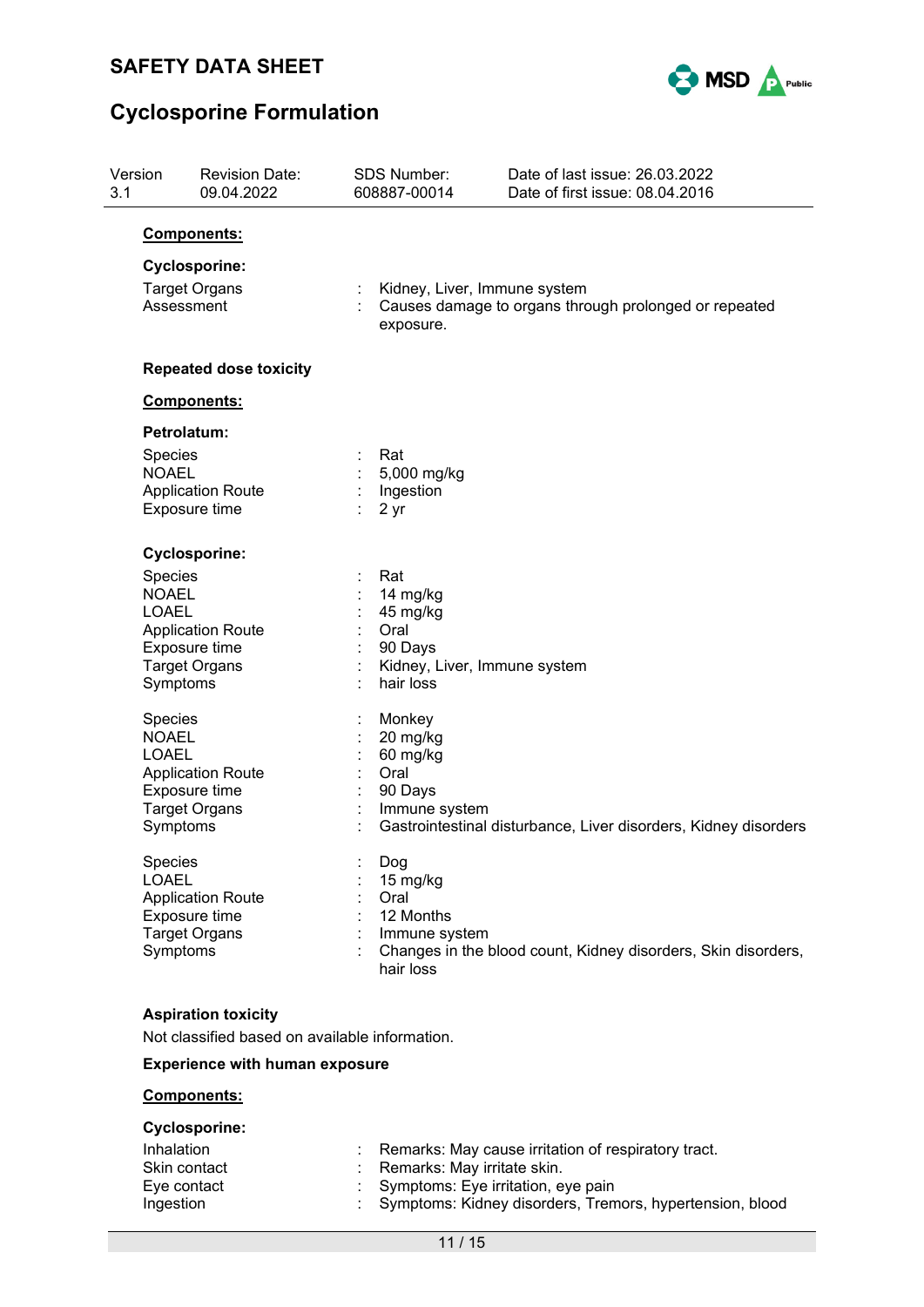

| 3.1 | Version                                   | <b>Revision Date:</b><br>09.04.2022                              |                | <b>SDS Number:</b><br>608887-00014                                                | Date of last issue: 26.03.2022<br>Date of first issue: 08.04.2016                                                                                                                          |  |  |  |  |
|-----|-------------------------------------------|------------------------------------------------------------------|----------------|-----------------------------------------------------------------------------------|--------------------------------------------------------------------------------------------------------------------------------------------------------------------------------------------|--|--|--|--|
|     |                                           |                                                                  |                |                                                                                   | effects, Gastrointestinal disturbance                                                                                                                                                      |  |  |  |  |
|     | <b>Section 12: Ecological information</b> |                                                                  |                |                                                                                   |                                                                                                                                                                                            |  |  |  |  |
|     | <b>Ecotoxicity</b>                        |                                                                  |                |                                                                                   |                                                                                                                                                                                            |  |  |  |  |
|     |                                           | Components:                                                      |                |                                                                                   |                                                                                                                                                                                            |  |  |  |  |
|     | Petrolatum:                               |                                                                  |                |                                                                                   |                                                                                                                                                                                            |  |  |  |  |
|     |                                           | Toxicity to fish                                                 |                | Exposure time: 96 h                                                               | LL50 (Pimephales promelas (fathead minnow)): > 100 mg/l<br>Test substance: Water Accommodated Fraction<br>Method: OECD Test Guideline 203<br>Remarks: Based on data from similar materials |  |  |  |  |
|     |                                           | Toxicity to daphnia and other<br>aquatic invertebrates           | $\mathbb{R}^2$ | Exposure time: 48 h                                                               | EC50 (Daphnia magna (Water flea)): > 10,000 mg/l<br><b>Test substance: Water Accommodated Fraction</b><br>Remarks: Based on data from similar materials                                    |  |  |  |  |
|     | plants                                    | Toxicity to algae/aquatic                                        |                | 100 mg/l<br>Exposure time: 72 h<br>Method: OECD Test Guideline 201                | NOEL (Pseudokirchneriella subcapitata (green algae)): >=<br>Test substance: Water Accommodated Fraction<br>Remarks: Based on data from similar materials                                   |  |  |  |  |
|     | ic toxicity)                              | Toxicity to daphnia and other :<br>aquatic invertebrates (Chron- |                | Exposure time: 21 d                                                               | NOEC (Daphnia magna (Water flea)): 10 mg/l<br><b>Test substance: Water Accommodated Fraction</b><br>Remarks: Based on data from similar materials                                          |  |  |  |  |
|     |                                           | <b>Persistence and degradability</b>                             |                |                                                                                   |                                                                                                                                                                                            |  |  |  |  |
|     |                                           | <u>Components:</u>                                               |                |                                                                                   |                                                                                                                                                                                            |  |  |  |  |
|     | Petrolatum:                               | Biodegradability                                                 |                | Result: Not readily biodegradable.<br>Biodegradation: 31 %<br>Exposure time: 28 d | Method: OECD Test Guideline 301F<br>Remarks: Based on data from similar materials                                                                                                          |  |  |  |  |
|     |                                           | <b>Bioaccumulative potential</b><br>No data available            |                |                                                                                   |                                                                                                                                                                                            |  |  |  |  |
|     |                                           | <b>Mobility in soil</b><br>No data available                     |                |                                                                                   |                                                                                                                                                                                            |  |  |  |  |
|     |                                           | Other adverse effects<br>No data available                       |                |                                                                                   |                                                                                                                                                                                            |  |  |  |  |
|     |                                           |                                                                  |                |                                                                                   |                                                                                                                                                                                            |  |  |  |  |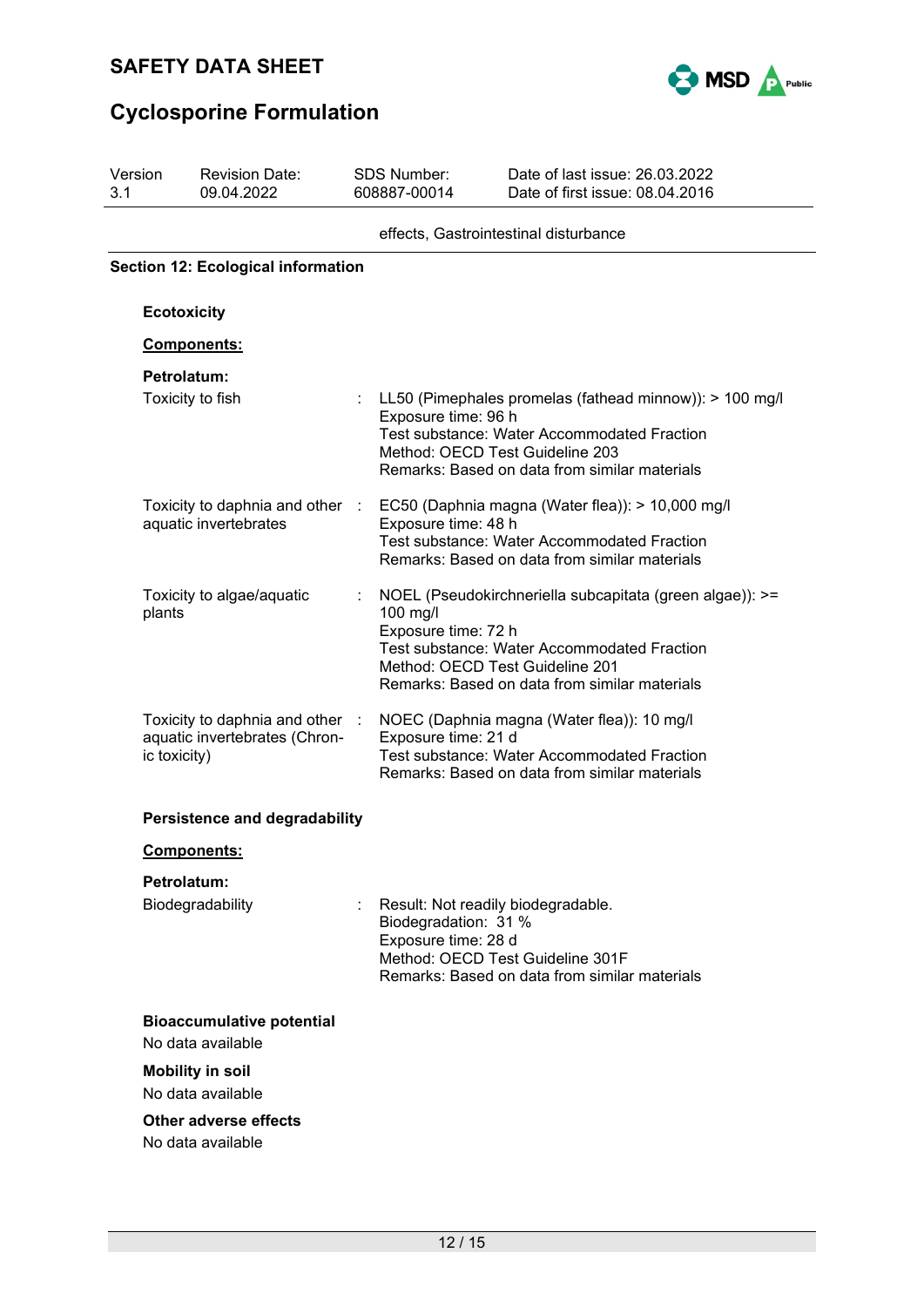

| Version<br>3.1                                                           | <b>Revision Date:</b><br>09.04.2022                                                                                                                        | <b>SDS Number:</b><br>608887-00014                                                                                                                                                                                   | Date of last issue: 26.03.2022<br>Date of first issue: 08.04.2016        |  |
|--------------------------------------------------------------------------|------------------------------------------------------------------------------------------------------------------------------------------------------------|----------------------------------------------------------------------------------------------------------------------------------------------------------------------------------------------------------------------|--------------------------------------------------------------------------|--|
|                                                                          | <b>Section 13: Disposal considerations</b>                                                                                                                 |                                                                                                                                                                                                                      |                                                                          |  |
|                                                                          |                                                                                                                                                            |                                                                                                                                                                                                                      |                                                                          |  |
| <b>Disposal methods</b><br>Waste from residues<br>Contaminated packaging |                                                                                                                                                            | Dispose of in accordance with local regulations.<br>Empty containers should be taken to an approved waste han-<br>dling site for recycling or disposal.<br>If not otherwise specified: Dispose of as unused product. |                                                                          |  |
|                                                                          | <b>Section 14: Transport information</b>                                                                                                                   |                                                                                                                                                                                                                      |                                                                          |  |
|                                                                          | <b>International Regulations</b>                                                                                                                           |                                                                                                                                                                                                                      |                                                                          |  |
| <b>UNRTDG</b><br>Class<br>Labels                                         | UN number<br>Proper shipping name<br>Subsidiary risk<br>Packing group                                                                                      | Not applicable<br>Not applicable<br>Not applicable<br>Not applicable<br>Not applicable<br>Not applicable                                                                                                             |                                                                          |  |
| UN/ID No.<br>Class<br>Labels<br>aircraft)                                | <b>IATA-DGR</b><br>Proper shipping name<br>Subsidiary risk<br>Packing group<br>Packing instruction (cargo<br>Packing instruction (passen-<br>ger aircraft) | Not applicable<br>Not applicable<br>Not applicable<br>Not applicable<br>Not applicable<br>Not applicable<br>Not applicable<br>Not applicable<br>÷                                                                    |                                                                          |  |
| Class<br>Labels                                                          | <b>IMDG-Code</b><br>UN number<br>Proper shipping name<br>Subsidiary risk<br>Packing group<br>EmS Code<br>Marine pollutant                                  | Not applicable<br>Not applicable<br>Not applicable<br>Not applicable<br>Not applicable<br>Not applicable<br>Not applicable<br>Not applicable                                                                         |                                                                          |  |
|                                                                          |                                                                                                                                                            |                                                                                                                                                                                                                      | Transport in bulk according to Annex II of MARPOL 73/78 and the IBC Code |  |
|                                                                          | Not applicable for product as supplied.                                                                                                                    |                                                                                                                                                                                                                      |                                                                          |  |
|                                                                          | <b>National Regulations</b><br><b>NZS 5433</b>                                                                                                             |                                                                                                                                                                                                                      |                                                                          |  |
| <b>Class</b><br>Labels                                                   | UN number<br>Proper shipping name<br>Subsidiary risk<br>Packing group                                                                                      | Not applicable<br>Not applicable<br>Not applicable<br>Not applicable<br>Not applicable<br>Not applicable                                                                                                             |                                                                          |  |

Hazchem Code : Not applicable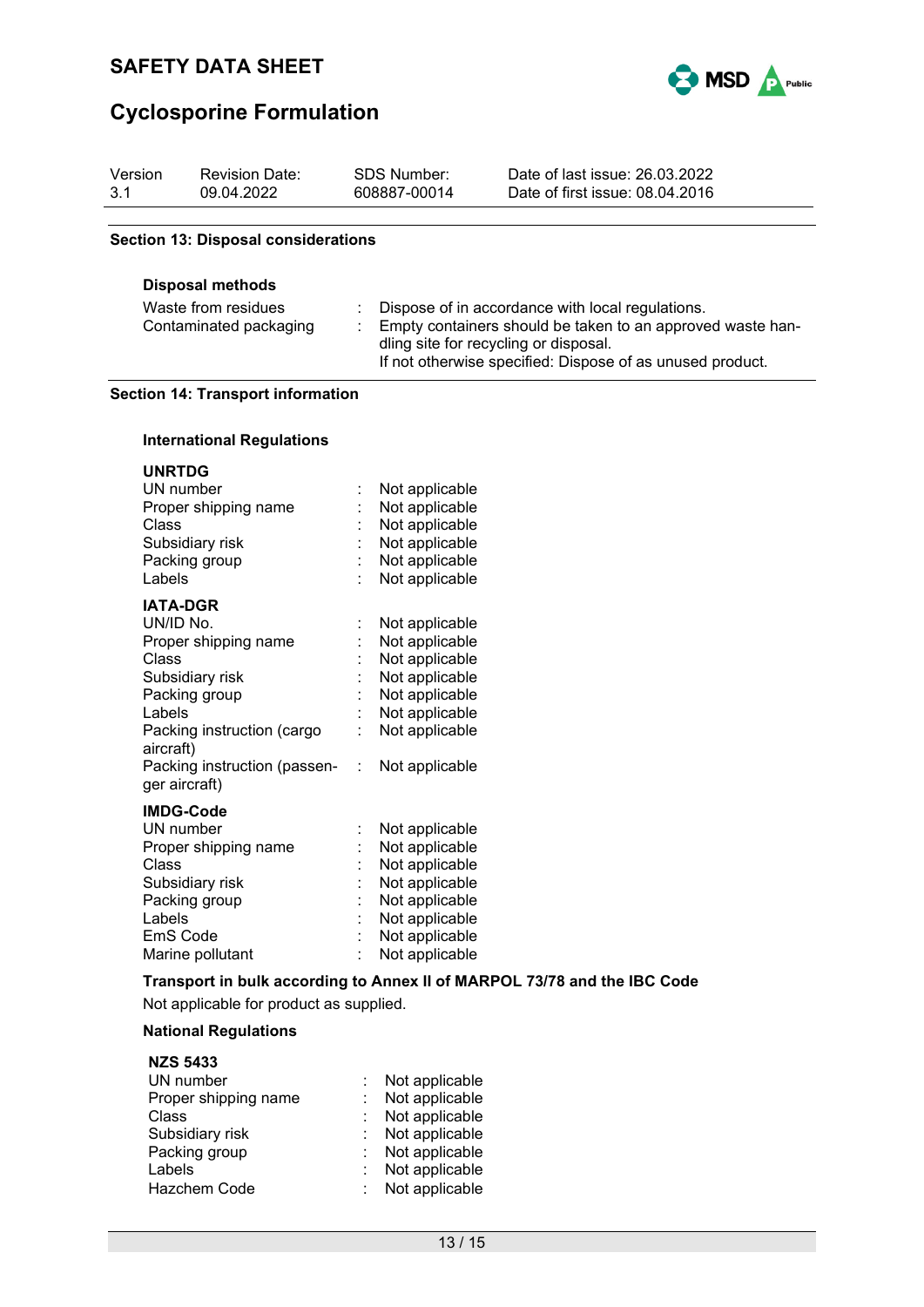



| Version | <b>Revision Date:</b> | SDS Number:  | Date of last issue: 26.03.2022  |
|---------|-----------------------|--------------|---------------------------------|
| 3.1     | 09.04.2022            | 608887-00014 | Date of first issue: 08.04.2016 |

### **Special precautions for user**

Not applicable

### **Section 15: Regulatory information**

### **Safety, health and environmental regulations/legislation specific for the substance or mixture**

### **HSNO Approval Number**

HSR100759 Veterinary Medicines Non dispersive Open System Application Group Standard

#### **HSW Controls**

Certified handler certificate not required. Tracking hazardous substance not required. Refer to the Health and Safety at Work (Hazardous Substances) Regulations 2017, for further information.

#### **The components of this product are reported in the following inventories:**

| <b>AICS</b>  | : not determined   |
|--------------|--------------------|
| DSL          | $:$ not determined |
| <b>IECSC</b> | : not determined   |

### **Section 16: Other information**

| <b>Further information</b>                                      |    |                                                                                                                                                      |
|-----------------------------------------------------------------|----|------------------------------------------------------------------------------------------------------------------------------------------------------|
| Sources of key data used to<br>compile the Safety Data<br>Sheet | ÷. | Internal technical data, data from raw material SDSs, OECD<br>eChem Portal search results and European Chemicals Agen-<br>cy, http://echa.europa.eu/ |
| Date format                                                     | ÷  | dd.mm.yyyy                                                                                                                                           |
| <b>Full text of other abbreviations</b>                         |    |                                                                                                                                                      |
| ACGIH                                                           | ÷. | USA. ACGIH Threshold Limit Values (TLV)                                                                                                              |
| NZ OEL                                                          | ٠  | New Zealand. Workplace Exposure Standards for Atmospher-<br>ic Contaminants                                                                          |
| ACGIH / TWA                                                     |    | 8-hour, time-weighted average                                                                                                                        |
| NZ OEL / WES-TWA                                                | ٠  | Workplace Exposure Standard - Time Weighted average                                                                                                  |
| NZ OEL / WES-STEL                                               | ٠  | Workplace Exposure Standard - Short-Term Exposure Limit                                                                                              |

AIIC - Australian Inventory of Industrial Chemicals; ANTT - National Agency for Transport by Land of Brazil; ASTM - American Society for the Testing of Materials; bw - Body weight; CMR - Carcinogen, Mutagen or Reproductive Toxicant; DIN - Standard of the German Institute for Standardisation; DSL - Domestic Substances List (Canada); ECx - Concentration associated with x% response; ELx - Loading rate associated with x% response; EmS - Emergency Schedule; ENCS - Existing and New Chemical Substances (Japan); ErCx - Concentration associated with x% growth rate response; ERG - Emergency Response Guide; GHS - Globally Harmonized System; GLP - Good Laboratory Practice; IARC - International Agency for Research on Cancer; IATA - International Air Transport Association; IBC - International Code for the Construction and Equipment of Ships carrying Dangerous Chemicals in Bulk; IC50 - Half maximal inhibitory con-